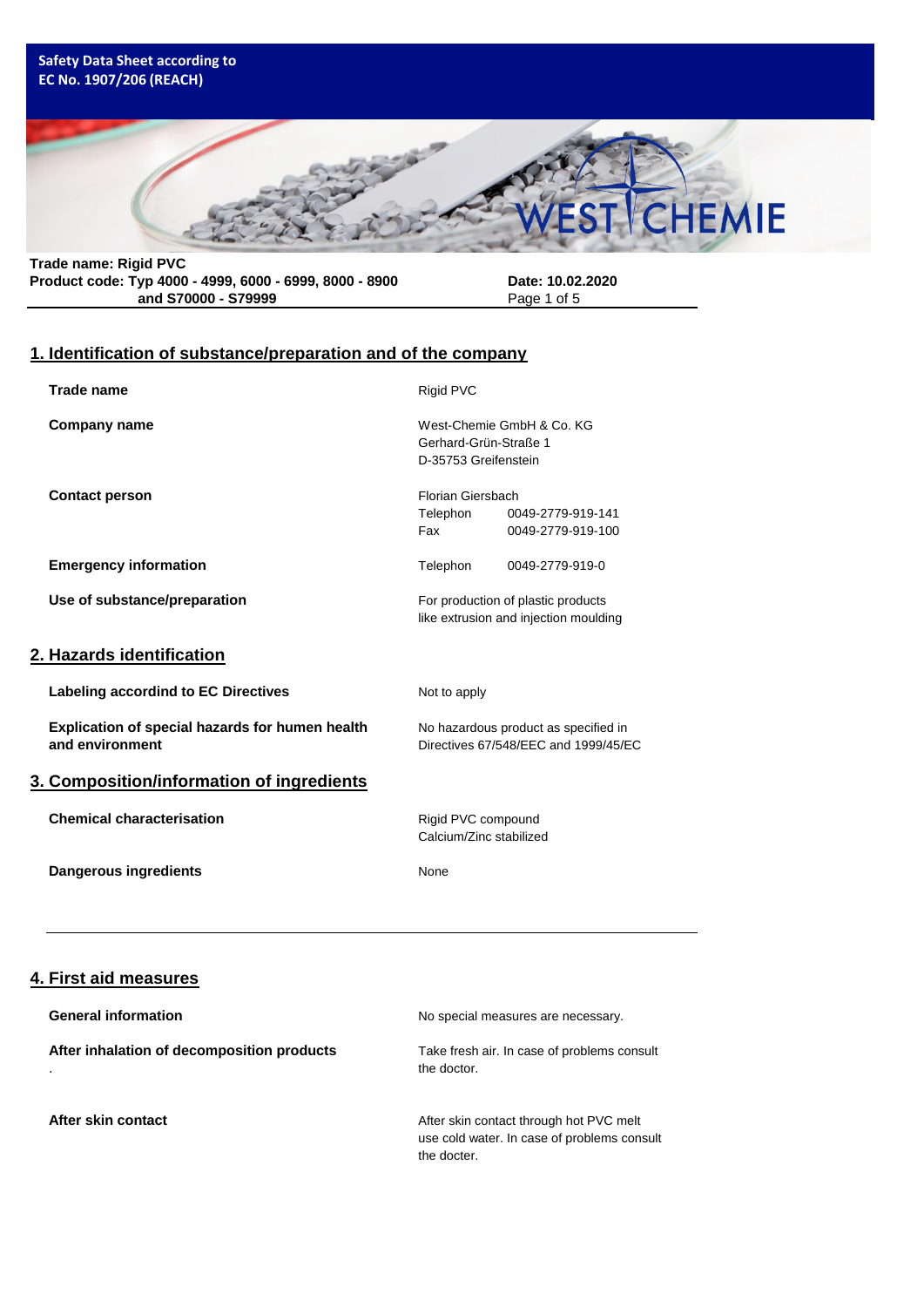

| Trade name: Rigid PVC                                   |
|---------------------------------------------------------|
| Product code: Typ 4000 - 4999, 6000 - 6999, 8000 - 8900 |
| and S70000 - S79999                                     |

**Product code: Typ 4000 - 4999, 6000 - 6999, 8000 - 8900 Date: 10.02.2020 Page 2 of 5** 

| <b>After swallowing</b>                        | Wash out mouth with clean water.                               |
|------------------------------------------------|----------------------------------------------------------------|
|                                                | Consult doctor if feeling unwell.                              |
| After eye contact                              | Rinse out with clean water.                                    |
|                                                | Consult doctor if feeling unwell.                              |
| 5. Fire-fighting measures                      |                                                                |
| Suitable extinguishing media                   | Carbon dioxide (CO2), water or sand                            |
| Extinguishing media which must not be used     | None                                                           |
| Special risks arising from substance or        | In case of fire the following flue gases                       |
| preparation itself, combustion products        | can be generate.                                               |
| resulting gases.                               | Carbon monoxide (CO)<br>Carbon dioxid (CO2)                    |
|                                                | Hydrochloric (HCL)                                             |
|                                                |                                                                |
| Special protective equipment for fire fighting | Do not stay in dangerous zone without suitable                 |
|                                                | protecting clothing and self-contained breathing<br>apparatus. |
| <b>Further information</b>                     | Fire-fighting water and residues of the fire                   |
|                                                | has to be disposed in accordance with                          |
|                                                | official state regulations.                                    |
| 6. Accidental release measures                 |                                                                |
| Person-related precautionary measures          | Avoid inhalation of dust. Wear personal                        |
|                                                | protection clothes.                                            |
| <b>Environmental-protection measures</b>       | Use waterspray to bond the dust.                               |
|                                                | Prevent contamination of sewage and                            |
|                                                | waterbodies.                                                   |
| Procedures for cleaning up                     | Collect mechanically and dispose                               |
| <b>Further information</b>                     | Slip hazard caused by buried pellets                           |
|                                                |                                                                |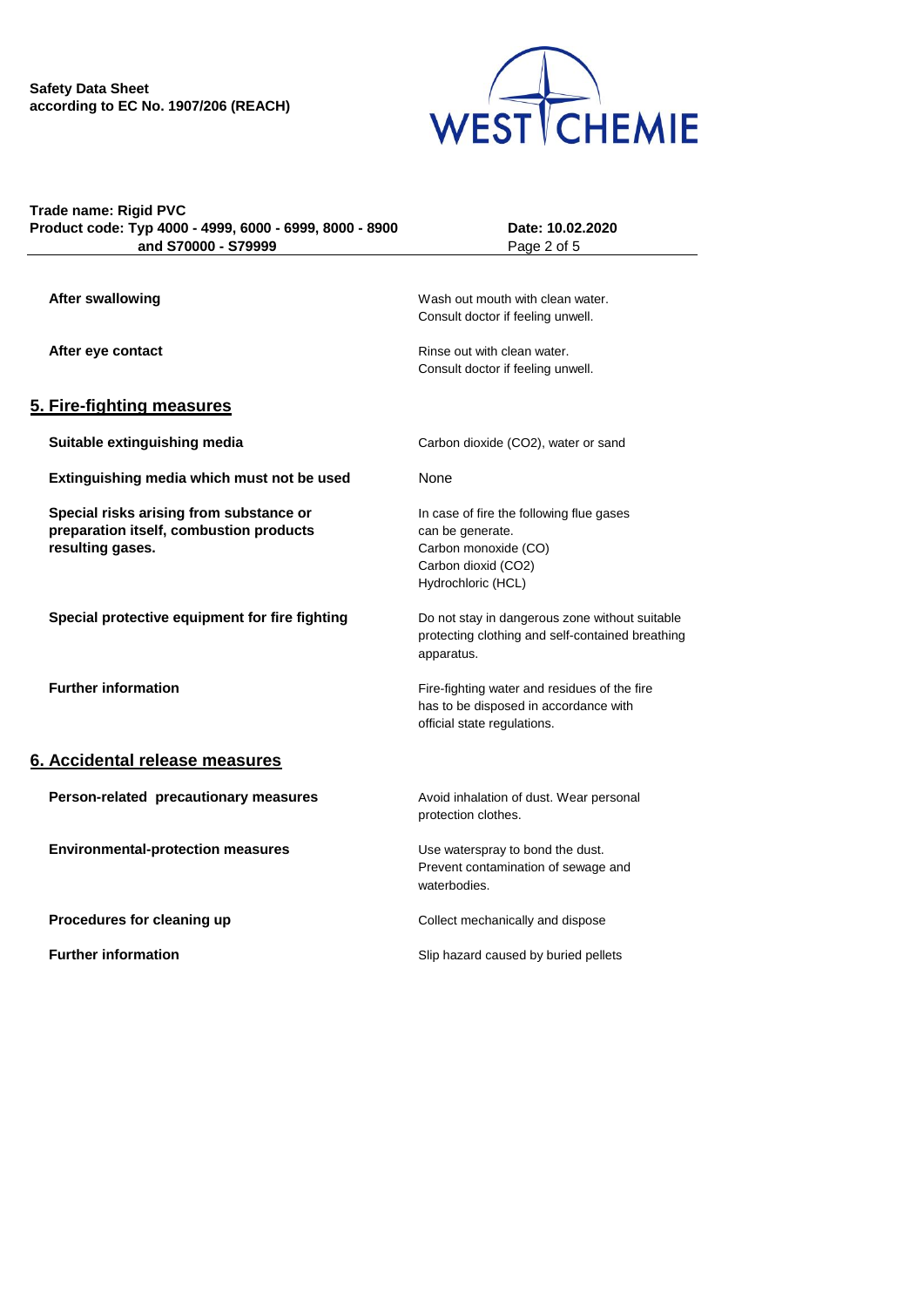

**Trade name: Rigid PVC Product code: Typ 4000 - 4999, 6000 - 6999, 8000 - 8900 Date: 10.02.2020 and S70000 - S79999** Page 3 of 5

## **7. Handling and storage**

| Advice of safe handling                         | By thermal processing use aspirations of vapours<br>and sufficient ventilation. |
|-------------------------------------------------|---------------------------------------------------------------------------------|
| Advice of protection against fire and explosion | Measures to prevent electric charging.                                          |
| <b>Advice of clustering</b>                     | Do not store it together with food and<br>animal feed.                          |
| <b>Further information</b>                      | The storage rooms has to be dry at normal<br>room temperatures.                 |

## **8. Explosure controls and personal protection**

| Further information of technical equipment: | Look at item 7 |
|---------------------------------------------|----------------|
|---------------------------------------------|----------------|

#### **Substances with workplace are related monitoring limits.**

| CAS-No.                    | Interval                      | Name of item                                                                           | [mg/m <sup>3</sup> ]                                                               | <b>Comment</b> |
|----------------------------|-------------------------------|----------------------------------------------------------------------------------------|------------------------------------------------------------------------------------|----------------|
| 9002-86-2                  |                               | Polyvinylchlorid                                                                       | 5                                                                                  | <b>MAK</b>     |
| <b>Further information</b> |                               | of PVC is possible.<br>Do not suck gaseous products of<br>during mechanical treatment. | In case of excessive heat degradiation<br>decomposition. As well as dust particles |                |
|                            | <b>Respiratory protection</b> |                                                                                        | Required when dusts are generated.                                                 |                |
| <b>Hand protection</b>     |                               |                                                                                        | Use gloves                                                                         |                |
| Eye protection             |                               |                                                                                        | Wear dust-proofed glasses                                                          |                |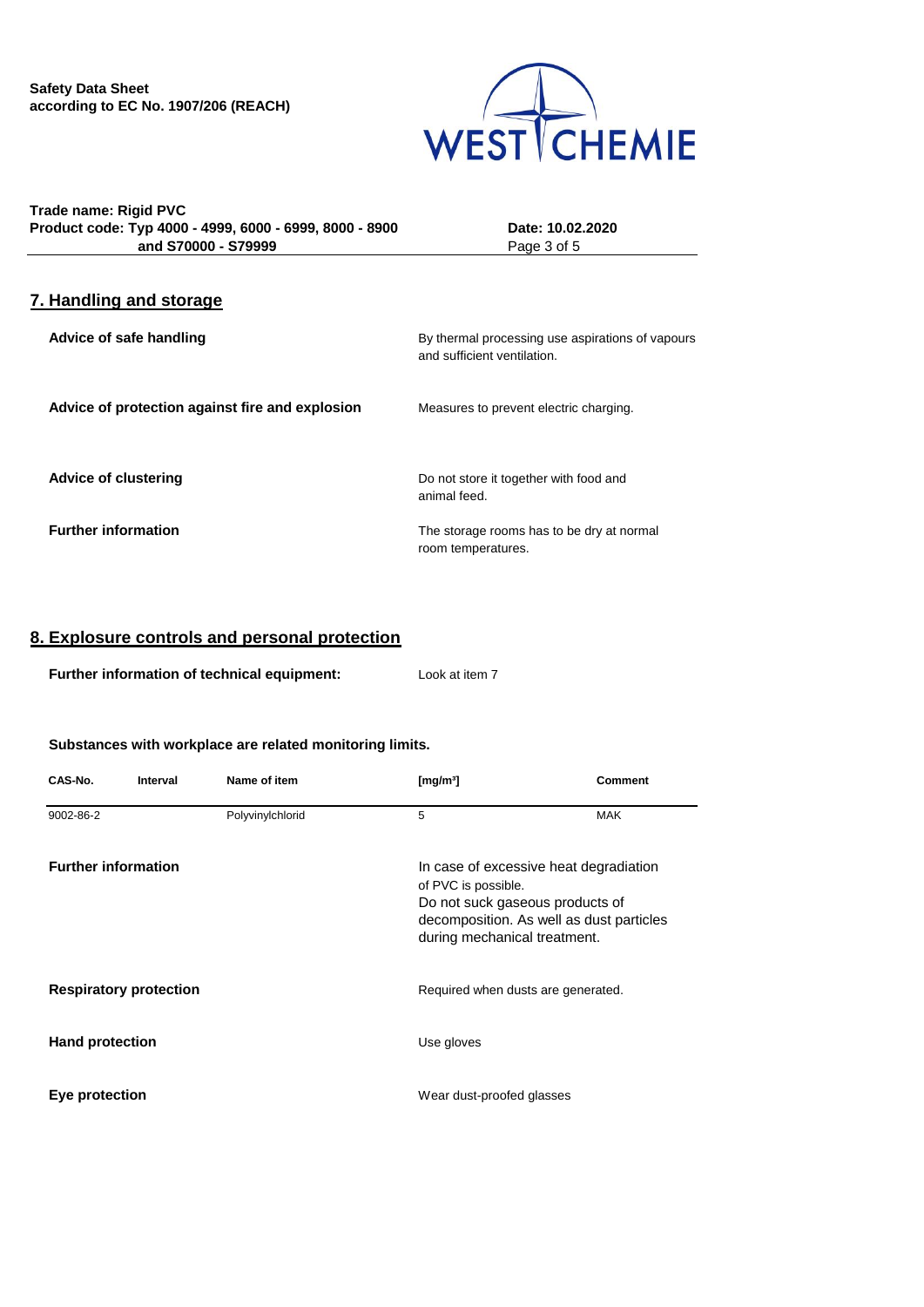

### **Trade name: Rigid PVC Product code: Typ 4000 - 4999, 6000 - 6999, 8000 - 8900 Date: 10.02.2020 and S70000 - S79999** Page 4 of 5

**Skin protection** Not required

**Industrieal hygiene** Change contaminated clothing. Wash hands after working, do not eat, drink and smoke at the workplace

## **9. Physical and chemical properties**

| <b>Form</b>                       | <b>Colour</b>          | Odour                                                   |
|-----------------------------------|------------------------|---------------------------------------------------------|
| Solid pellets                     | Depending on colouring | Only slightly perceptible                               |
| <b>Further information</b>        |                        |                                                         |
| <b>Melting point</b>              |                        | $>100^{\circ}$ C                                        |
| <b>Flash point</b>                |                        | $>190^{\circ}$ C                                        |
| Ignition temperatures             |                        | $>300^{\circ}$ C                                        |
| <b>Density</b>                    |                        | $> 1$ g/cm <sup>3</sup>                                 |
| <b>Bulk density</b>               |                        | $0,5-1,0$ g/ml                                          |
| Solubility in water               |                        | Insuluble                                               |
| 10. Stability and reactivity      |                        |                                                         |
| <b>Thermal decomposition</b>      |                        | Temperatures >200°C can lead to a separation<br>of HCL. |
| Hazardous decompensation products |                        | Hydrochloric gas (HCL)                                  |
|                                   |                        | in case of temperatures >200°C.                         |